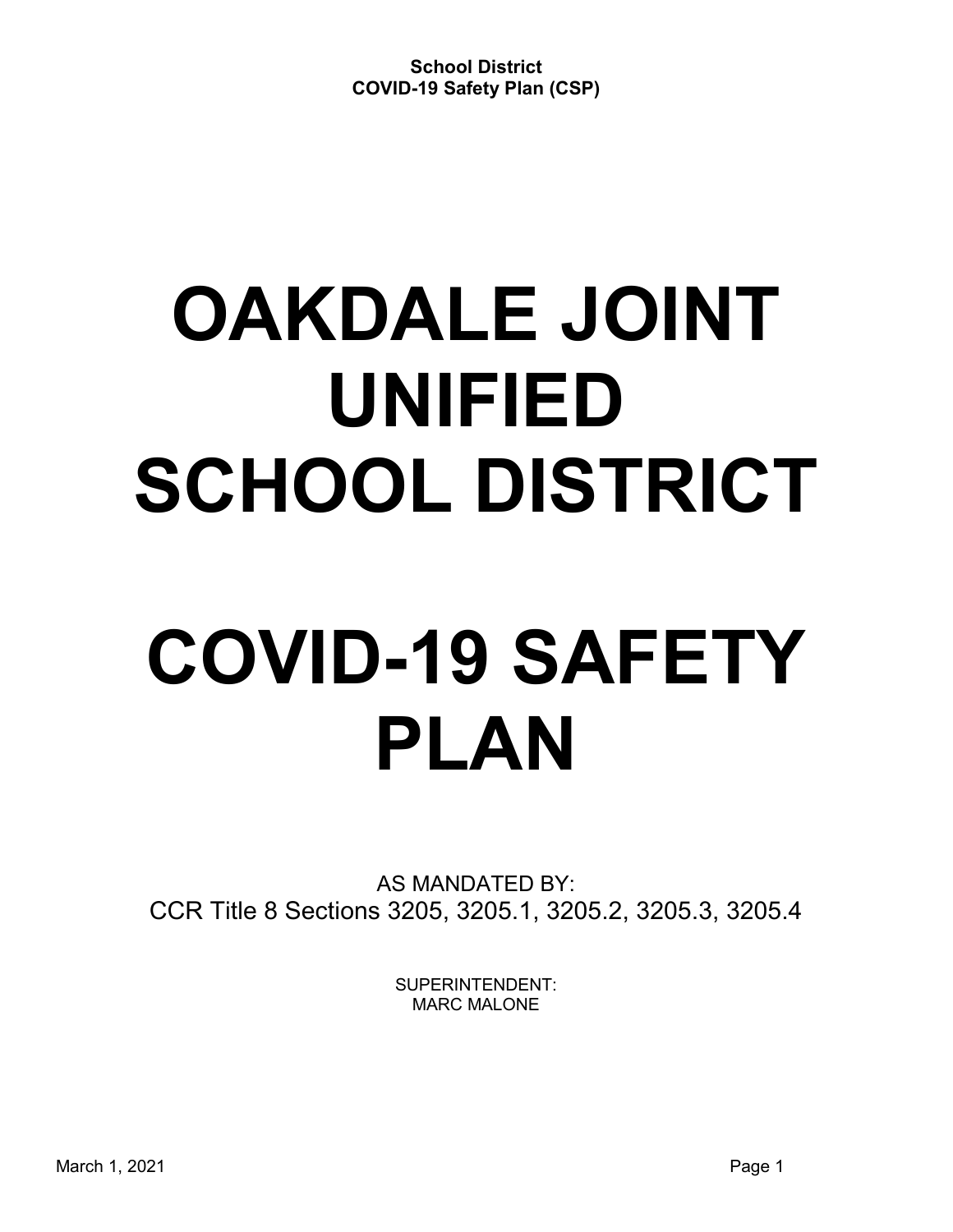# **Table of Contents**

| Personal protective equipment (PPE) used to control employees' exposure to COVID-19 6 |  |
|---------------------------------------------------------------------------------------|--|
|                                                                                       |  |
|                                                                                       |  |
|                                                                                       |  |
|                                                                                       |  |
|                                                                                       |  |
|                                                                                       |  |
|                                                                                       |  |
|                                                                                       |  |
|                                                                                       |  |
|                                                                                       |  |
|                                                                                       |  |
|                                                                                       |  |
|                                                                                       |  |
|                                                                                       |  |
|                                                                                       |  |
|                                                                                       |  |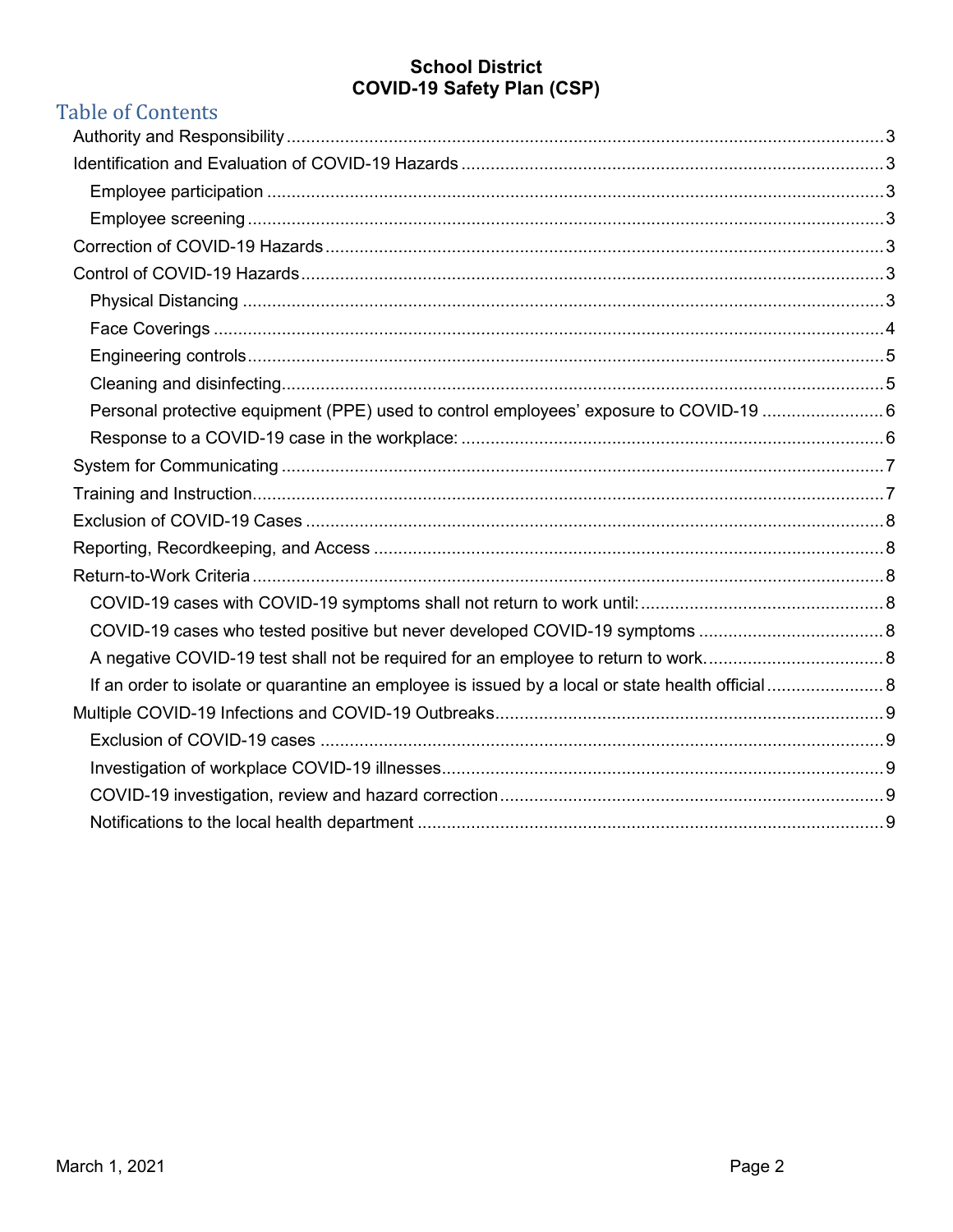This CSP is designed to control exposures to the SARS-CoV-2 virus that may occur in the workplace.

## **Authority and Responsibility**

The Superintendent has the overall authority and responsibility for implementing the provisions of this CSP at the School District. In addition, all Principals, managers, and supervisors are responsible for implementing and maintaining the CSP at the school sites and for ensuring employees receive answers to questions about the Covid-19 SafetyProgram.

The Superintendent has designated a CSP Officer for the specific implementation of the elements of this plan. The CSP Officer for the School District is:

> Dave Kline Deputy Superintendent – Human Resources dakline@ojusd.org (209) 848-4884

All employees are responsible for using safe work practices, following all directives, policies and procedures, and assisting in maintaining a safe work environment.

## **Identification and Evaluation of COVID-19 Hazards**

The School District will implement the following identification and evaluation strategies:

- Conduct workplace-specific evaluations of all interactions, areas, activities, equipment, and other relevant information that could potentially expose employees to COVID-19 hazards.
- Evaluate employees' potential workplace exposures to all persons at, or who may enter, a school district facility
- Review applicable orders and general and industry-specific guidance from the State of California, Cal/OSHA, and the local health department related to COVID-19 hazards and prevention.
- Conduct periodic inspections and evaluate existing COVID-19 safety controls as needed.
- Evaluate existing COVID-19 safety controls and the need for different or additional controls.

#### **Employee participation**

Employees and their authorized employees' representatives are encouraged to participate in the identification and evaluation of COVID-19hazards by contacting their supervisor or Principal at the school site. In addition, School District Administration may also be contacted at the District Office.

#### **Employee screening**

- Each day each employee is required to review a wellness check document that was sent to each employee. This wellness check will be used as a guide to determine if the employee continues to work or will be sent home.
- Employees are required to check their own temperature each and every day prior to coming to work and must adhere to the School District's requirements listed in the wellness document. **Any temperature of 100.4 degrees Fahrenheit or higher is defined as a fever**

# **Correction of COVID-19 Hazards**

Unsafe or unhealthy work conditions, practices or procedures will be corrected in a timely manner based on the severity of the hazards, as follows:

- The severity of the hazard will be assessed. Appropriate work orders, procedures, or other mitigation strategies will be implemented within 3 working days.
- The CSP Officer, designated by the Superintendent is responsible for timely correction.
- Follow-up measures will be taken to determine if the mitigation strategies have been effective.

## **Control of COVID-19 Hazards**

#### **Physical Distancing**

Where possible, the School District will ensure at least six feet of physical distancing at all times: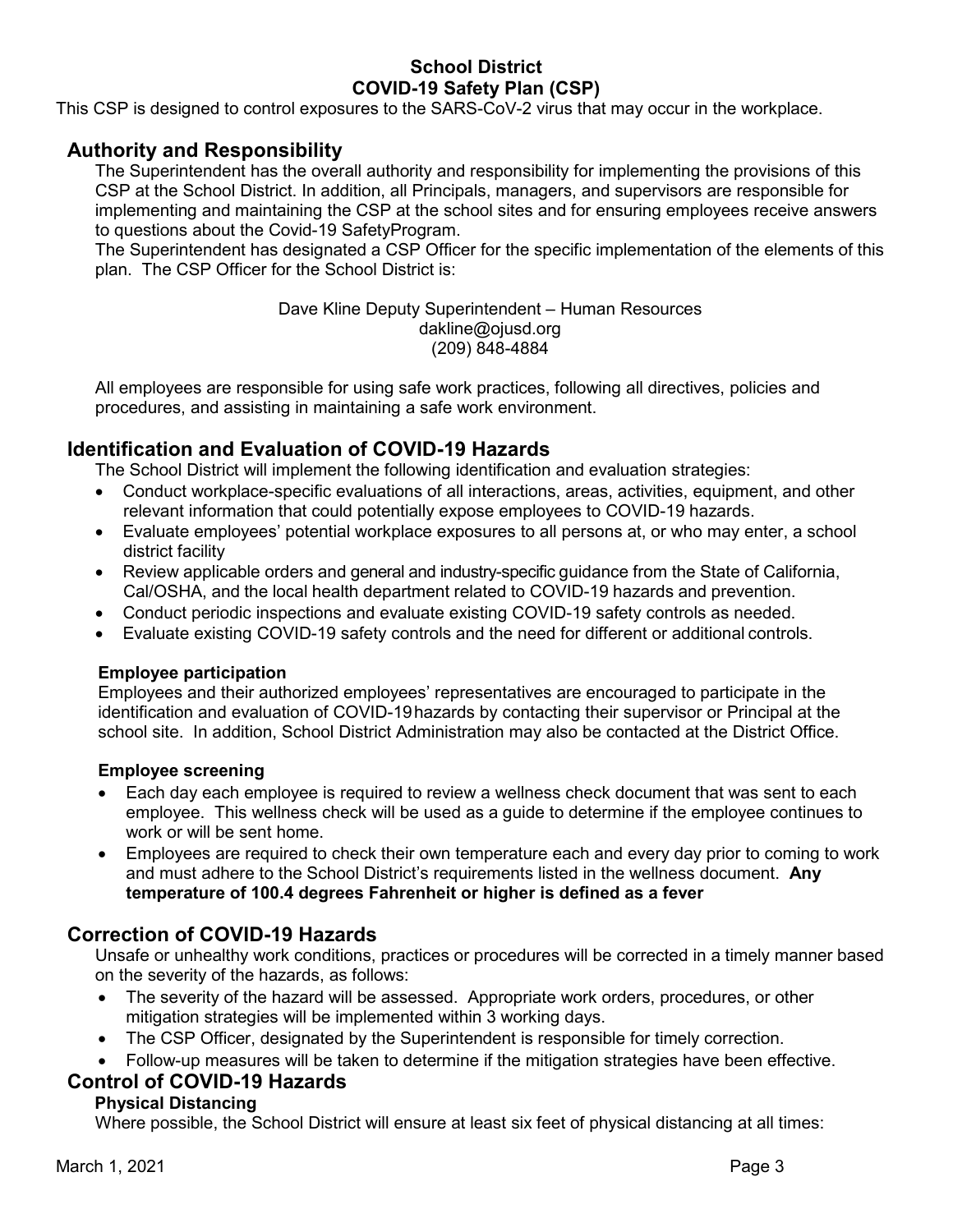- When possible, all the School District employees, sub-contractors, vendors or anybody else making contact at any School District site are required to be checked in daily with the School District representative (manager or designee).
- **The School District requires a minimum of 6' of physical distancing at all times by all individuals at any School District site, when possible.**
- When possible, provide single point of entrance to the site. Always maintain 6 ft minimum physical distancing, when possible.
- Require staff to complete health assessment.
- Any individual that appears to be unwell will NOT be granted access to the site or allowed to start work.
- Require sick workers/employees and those displaying flu-like symptoms to stay home. ("Worker/Employee" means worker or employee for the School District, subcontractors, designers, consultants, etc.)
- Send employees off site immediately who show signs and symptoms of flu-like or acute respiratory illness symptoms
- Hand Sanitizer and appropriate protective gloves shall be made available throughout each site and office, as necessary.
- Encourage respiratory etiquette, including covering mouth and or nose when coughing and/or sneezing. Cover the mouth and nose with a tissue. If a tissue is not immediately available cough or sneeze into your sleeve, not your hands.
- Signage will be posted throughout District buildings and work areas to raise awareness.
- Minimize the number of employees working within a certain area of a (6' of physical distance to be maintained at all times, when possible).
- Encourage employees not to share tools or work areas; if this does take place ensure the tools/areas are disinfected after use.
- Ensure routine cleaning of frequently touched surfaces including the following: door handles, elevator buttons, all surfaces, equipment, and tool handles.
- Use of shift-work, when possible, to minimize the number of employees working within certain areas.
- Stagger break and lunch time, when possible, to avoid employees from gathering in one location.
- As possible, only perform critical/essential activities.
- No gatherings of employee of more than 10 people, including: breaks, lunch, and meetings. If more than ten employees are involved in a meeting, procedures must be followed to minimize contact.
	- Seats placed at least 6' apart in all directions.
	- − Handwipes be provided
	- − Each employee will be assigned a place to sit.
	- − Handwashing will be encouraged and sanitizer will be provided.
	- − Gloves will be available.
	- − Masks or faces shields be provided and will be required while inside the building.
- Rotating work schedules will be considered when appropriate. Appropriate schedules could include:
	- − Staggered start and ending times
	- − AM/PM schedule
	- − Alternating days
- All meetings are encouraged to be call-in/video conference; this includes both office and field meetings. Any meeting or training session attended by employees must provide for physical distancing of 6'.
- Minimize number of employees at a work location based on the size of the work location. No more than five (5) people per 1000 square feet inside a building.
- Encourage employees not to carpool unless they are members of the same household.
- No physical greetings such as a handshake or hug.
- Encourage personnel to use the stairs, not the elevator (if applicable).

Individuals will be kept as far apart as possible when there are situations where six feet of physical distancing cannot be achieved.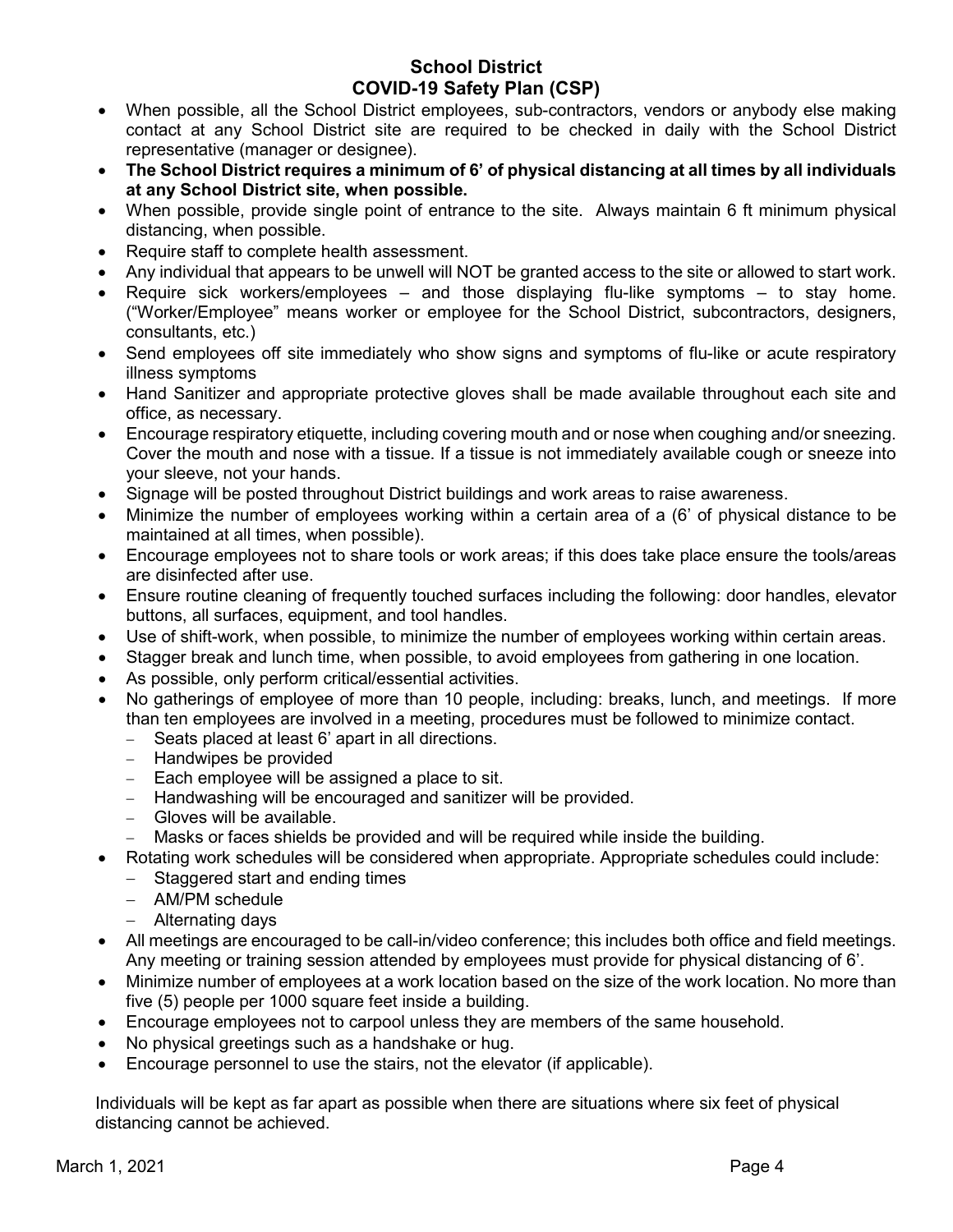#### **Face Coverings**

Each site will provide clean, undamaged face coverings and ensure they are properly worn by employees over the nose and mouth when indoors, and when outdoors and less than six feet away from another person, including non-employees, and where required by orders from the California Department of Public Health (CDPH) or local health department. Employees may provide their own face coverings or use the disposable face coverings provided at the point of entry to the site.

The following are exceptions to the use of face coverings in the workplace:

- When an employee is alone in an office or workplace.
- While eating and drinking at the workplace, provided employees are at least six feet apart and outside air supply to the area, if indoors, has been maximized to the extent possible.
- Employees wearing respiratory protection in accordance with CCR Title 8 section 5144 or other safety orders.
- Employees who cannot wear face coverings due to a medical or mental health condition or disability, or who are hearing-impaired or communicating with a hearing-impaired person. Alternatives will be considered on a case-by-case basis.
- Specific tasks that cannot feasibly be performed with a face covering, where employees will be kept at least six feet apart.

Any employee not wearing a face covering, face shield with a drape or other effective alternative, or respiratory protection, under one of the exceptions listed above, shall be at least six feet apart from all other persons unless the unmasked employee is tested at least twice weekly for COVID-19.

#### **Engineering controls**

At fixed work locations where it is not possible to maintain the physical distancing requirement at all times, the School District shall install cleanable solid partitions that reduce aerosol transmission and other persons.

To the extent feasible, the school district will maximize the quantity of outside air for buildings with mechanical or natural ventilation systems by:

- If the amount of outside air needs to minimized due to other hazards, such as heat and wildfire smoke, outside air vents and windows will be closed.
- For buildings with mechanical or natural ventilation, or both, the District will maximize the quantity of outside air provided to the extent feasible, except when the United States Environmental Protection Agency (EPA) Air Quality Index is greater than 100 for any pollutant or, if opening windows or letting in outdoor air by other means would cause a hazard to employees, for instance from excessive heat or cold.
- The HVAC system will be properly maintained and adjusted by the District Maintenance staff and HVAC Technician(s).
- Employees are encouraged to open windows or doors with outside conditions are favorable.

#### **Cleaning and disinfecting**

The following cleaning and disinfection measures for frequently touched surfaces will be implemented:

- The Site Principal or Supervisor will ensure that adequate supplies and adequate time for disinfection/cleaning to be done properly.
- The Site Principal or Supervisor will direct the custodians in the frequency and scope of cleaning and disinfection.

When a COVID-19 case is identified at a school site or workplace, the following procedures will be implemented:

March 1, 2021 **Page 5** PPE will be worn by employees performing disinfection tasks.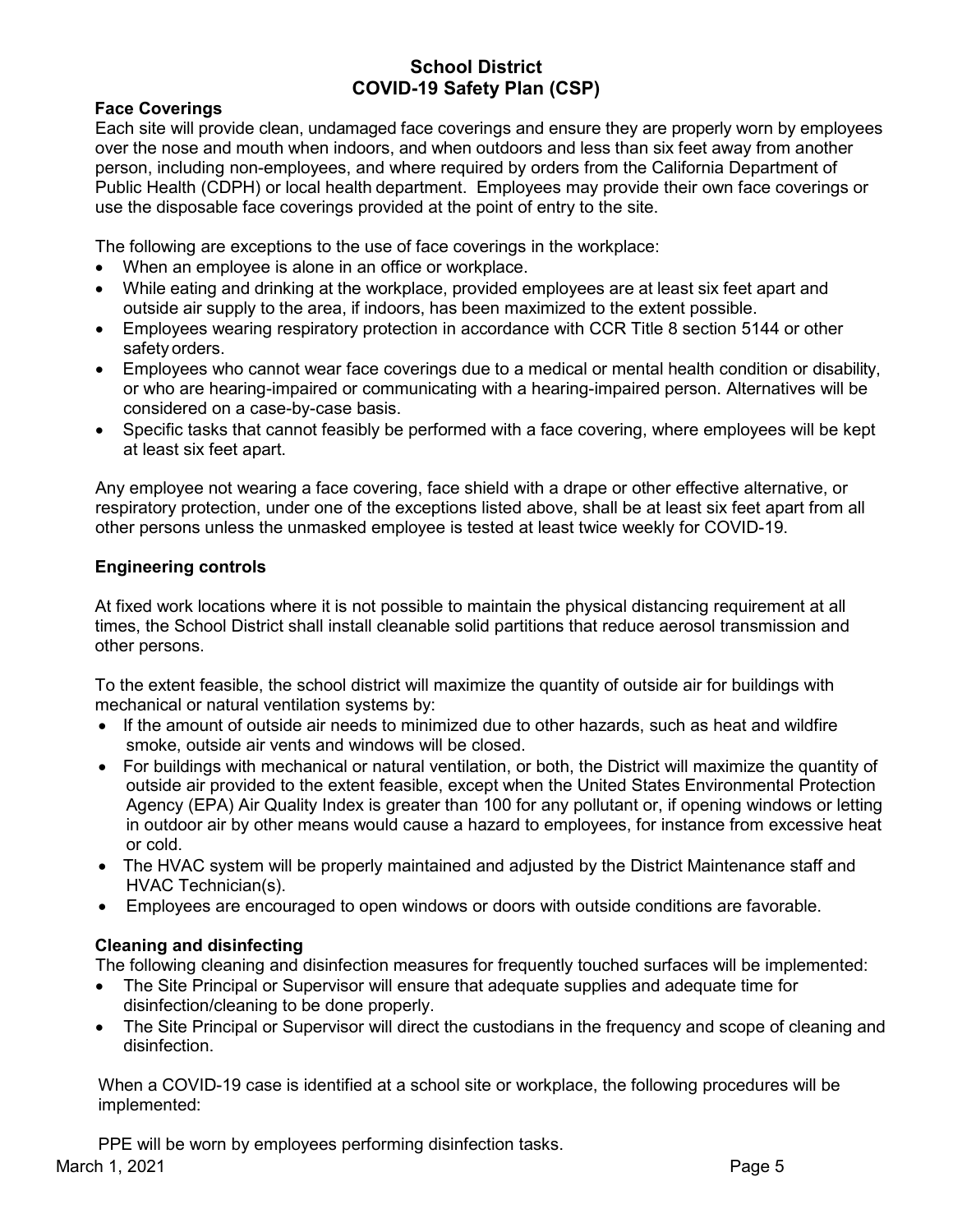- Disposable gloves- Ex: Latex or Nitrile
- Mask- Ex: Disposable face mask
- Eye covering- Ex: Safety glasses, Safety goggles, Face shield

#### **Procedures**

- Clean the surface first, and then disinfect.
- Body fluids must be thoroughly cleaned from surfaces/objects. Use soap and water to clean first.
- Apply the district approved disinfection product. The employees should review the SDS for the chemical to be used and follow all label directions.
- The surface must stay wet for the appropriate dwell time listed on the product.
- Dispose into the trash any paper towels, gloves, and other materials that came in contact with the surfaces during the cleaning and disinfection process.

Shared tools, equipment and personal protective equipment (PPE)

- PPE must not be shared, e.g., gloves, goggles and face shields.
- Items that employees come in regular physical contact with, such as phones, headsets, desks, keyboards, writing materials, instruments and tools must also not be shared, to the extent feasible.
- Where there must be sharing, the items will be disinfected between uses by the affected employee with the District approved disinfecting product.
- Sharing of vehicles will be minimized to the extent feasible, and high-touch points (for example, steering wheel, door handles, seatbelt buckles, armrests, shifter, etc.) will be disinfected between users.

Hand sanitizing

- To protect employees from COVID-19 hazards, the District will evaluate its handwashing facilities, determine the need for additional facilities, encourage and allow time for employee handwashing, and provide employees with an effective hand sanitizer. Employers shall encourage employees to wash their hands for at least 20 seconds each time.
- Wash hands frequently with soap and water for a minimum of 20 seconds. If soap and water are not available, use hand sanitizer (70% alcohol content or greater). At a minimum, employees should wash hands at the beginning and end of each shift, after using the toilet, before and after each break.
- Encourage respiratory etiquette, including covering mouth and or nose when coughing and/or sneezing. Cover the mouth and nose with a tissue. If a tissue is not immediately available cough or sneeze into your sleeve, not your hands.
- Avoid touching your eyes, nose, and mouth especially with unwashed hands.

#### **Personal protective equipment (PPE) used to control employees' exposure to COVID-19**

PPE (such as gloves, goggles, and face shields) as required by CCR Title 8, section 3380, will be provided, as needed.

The School District will evaluate the tasks or conditions in accordance with CCR Title 8 section 5144 when the physical distancing requirements are not feasible or maintained for the need to utilize N95 or other tight-fitting respirators.

The School District will provide and ensure use of eye protection and respiratory protection in accordance with CCR Title 8 section 5144 when employees are exposed to procedures that may aerosolize potentially infectious material such as saliva or respiratory tract fluids.

#### **Response to a COVID-19 case in the workplace:**

The District will take all of the following steps in response to a COVID-19 case in the workplace.

1. Determine the day and time the COVID-19 case was last present and, to the extent possible, the date of the positive COVID-19 test(s) and/or diagnosis, and the date the COVID-19 case first had one or more COVID-19 symptoms, if any were experienced.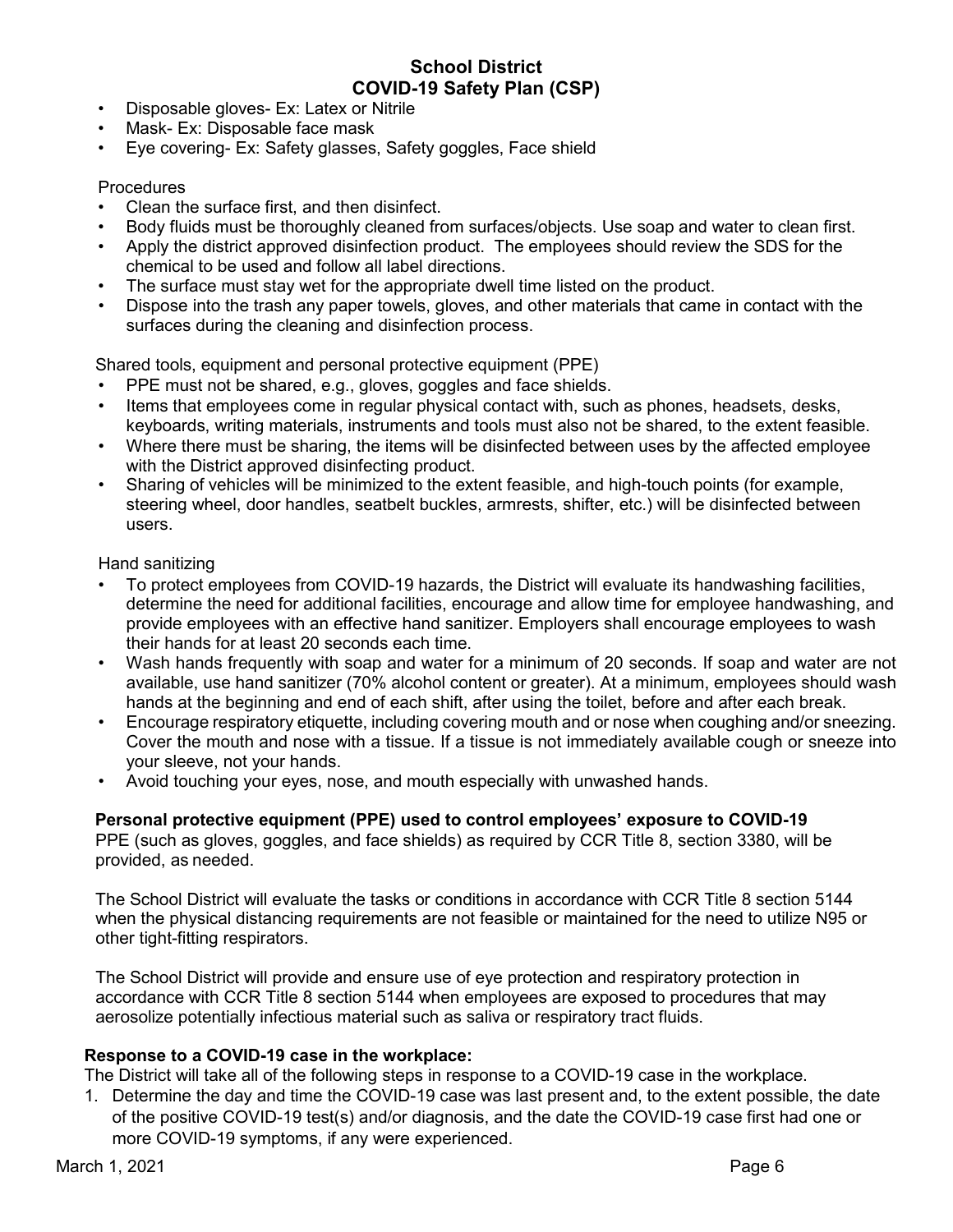- 2. Determine who may have had a COVID-19 exposure. This requires an evaluation of the activities of the COVID-19 case and all locations at the workplace which may have been visited by the COVID-19 case during the high-risk exposure period.
- 3. Give notice of the potential COVID-19 exposure, within one business day, in a way that does not reveal any personal identifying information of the COVID-19 case, to the following:

a. All employees who may have had COVID-19 exposure and their authorized representatives. b. Independent contractors and other employers present at the workplace during the high-risk exposure period.

- 4. Offer COVID-19 testing at no cost to employees during their working hours to all employees who had potential COVID-19 exposure in the workplace and provide them with the information on the COVID-19 related benefits to which the employee may be entitled under applicable federal, state, or local laws. This may include any benefits available under workers' compensation law, Labor Code sections 248.1 and 248.5, Labor Code sections 3212.86 through 3212.88, local governmental requirements, the employer's own leave policies, and leave guaranteed by contract.
- 5. Investigate whether any workplace conditions could have contributed to the risk of COVID-19 exposure and what could be done to reduce exposure to COVID-19 hazards.
- 6. All personally identifying information regarding COVID-19 cases or persons with COVID-19 symptoms shall be kept confidential. All COVID-19 testing or related medical services provided by the employer under this section and sections 3205.1 through 3205.4 shall be provided in a manner that ensures the confidentiality of employees.

## **System for Communicating**

The School District goal is to ensure that effective two-way communication with employees, is performed and includes the following information:

- Who employees should report COVID-19 symptoms and possible hazards to their Supervisor.
- Employees can report symptoms and hazards without fear of reprisal.
- School District procedures or policies for accommodating employees with medical or other conditions that put them at increased risk of severe COVID-19 illness.
- To give employees the tools to get tested when they have symptoms to reduce the likelihood of bringing the virus to work, employees may access COVID-19 voluntary testing available through health plans or local testing centers.
- In the event testing is required to be provided because of a workplace exposure or outbreak, the School District will communicate the plan for providing testing and inform affected employees of the reason for the testing and the possible consequences of a positive test.
- Information about COVID-19 hazards employees (including other employers and individuals in contact with the workplace) may be exposed to, what is being done to control those hazards, and the School District's COVID-19 policies and procedures.

# **Training and Instruction**

The School District will provide effective training and instruction that includes:

- COVID-19 policies and procedures to protect employees from COVID-19 hazards.
- Information regarding COVID-19-related benefits to which the employee may be entitled under applicable federal, state, or local laws.
- The fact that:
	- $\circ$  COVID-19 is an infectious disease that can be spread through the air.
	- $\circ$  COVID-19 may be transmitted when a person touches a contaminated object and then touches their eyes, nose, or mouth.
	- o An infectious person may have no symptoms.
- Methods of physical distancing of at least six feet and the importance of combining physical distancing with the wearing of facecoverings.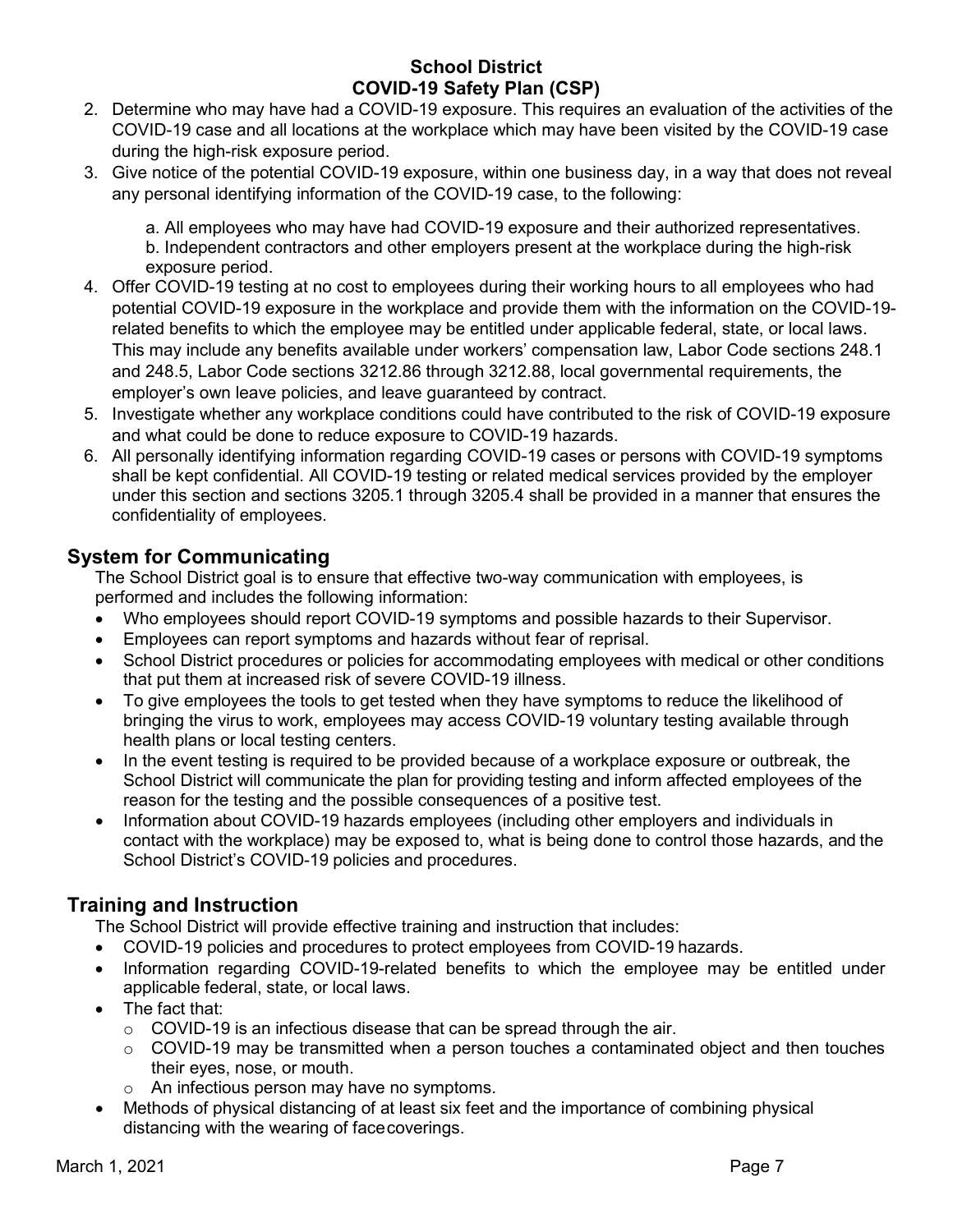- The fact that particles containing the virus can travel more than six feet, especially indoors, so physical distancing must be combined with other controls, including face coverings and hand hygiene, to be effective.
- The importance of frequent hand washing with soap and water for at least 20 seconds and using hand sanitizer when employees do not have immediate access to a sink or hand washing facility, and that hand sanitizer does not work if the hands aresoiled.
- Proper use of face coverings and the fact that face coverings are not respiratory protective equipment - face coverings are intended to primarily protect other individuals from the wearer of the face covering.
- COVID-19 symptoms, and the importance of obtaining a COVID-19 test and not coming to work if the employee has COVID-19 symptoms.
- Training will be documented by completing a training log.

# **Exclusion of COVID-19 Cases**

When a COVID-19 case is identified in the workplace, the School District will limit transmission by:

- Ensuring that COVID-19 cases are excluded from the workplace until return-to-work requirements are met.
- Excluding employees with COVID-19 exposure from the workplace for 14 days after the last known COVID-19 exposure to a COVID-19 case.
- Continuing and maintaining an employee's earnings, seniority, and all other employee rights and benefits whenever we've demonstrated that the COVID-19 exposure is work related.
- Providing employees at the time of exclusion with information on available benefits.

# **Reporting, Recordkeeping, and Access**

The School District's CSP Officer will:

- Report information about COVID-19 cases to the local health department whenever required by law, and provide any related information requested by the local health department.
- Report immediately to Cal/OSHA any COVID-19-related serious illnesses or death, as defined under CCR Title 8 section 330(h), of an employee occurring in the place of employment or in connection with any employment.
- Maintain records of the steps taken to implement the written COVID-19 Safety Program in accordance with CCR Title 8 section3203(b).
- Make the written COVID-19 Safety Program (CSP) available at the workplace to employees, authorized employee representatives, and to representatives of Cal/OSHA immediately upon request.
- Keep a record of and track all COVID-19 cases. The information will be made available to employees, authorized employee representatives, or as otherwise required by law, with personal identifying information removed.

# **Return-to-Work Criteria**

#### **COVID-19 cases with COVID-19 symptoms shall not return to work until:**

- 1. At least 24 hours have passed since a fever of 100.4 or higher has resolved without the use of feverreducing medications;
- 2. COVID-19 symptoms have improved; and
- 3. At least 14 days have passed since COVID-19 symptoms first appeared.

#### **COVID-19 cases who tested positive but never developed COVID-19 symptoms**

Shall not return to work until a minimum of 10 days have passed since the date of specimen collection of their first positive COVID-19 test.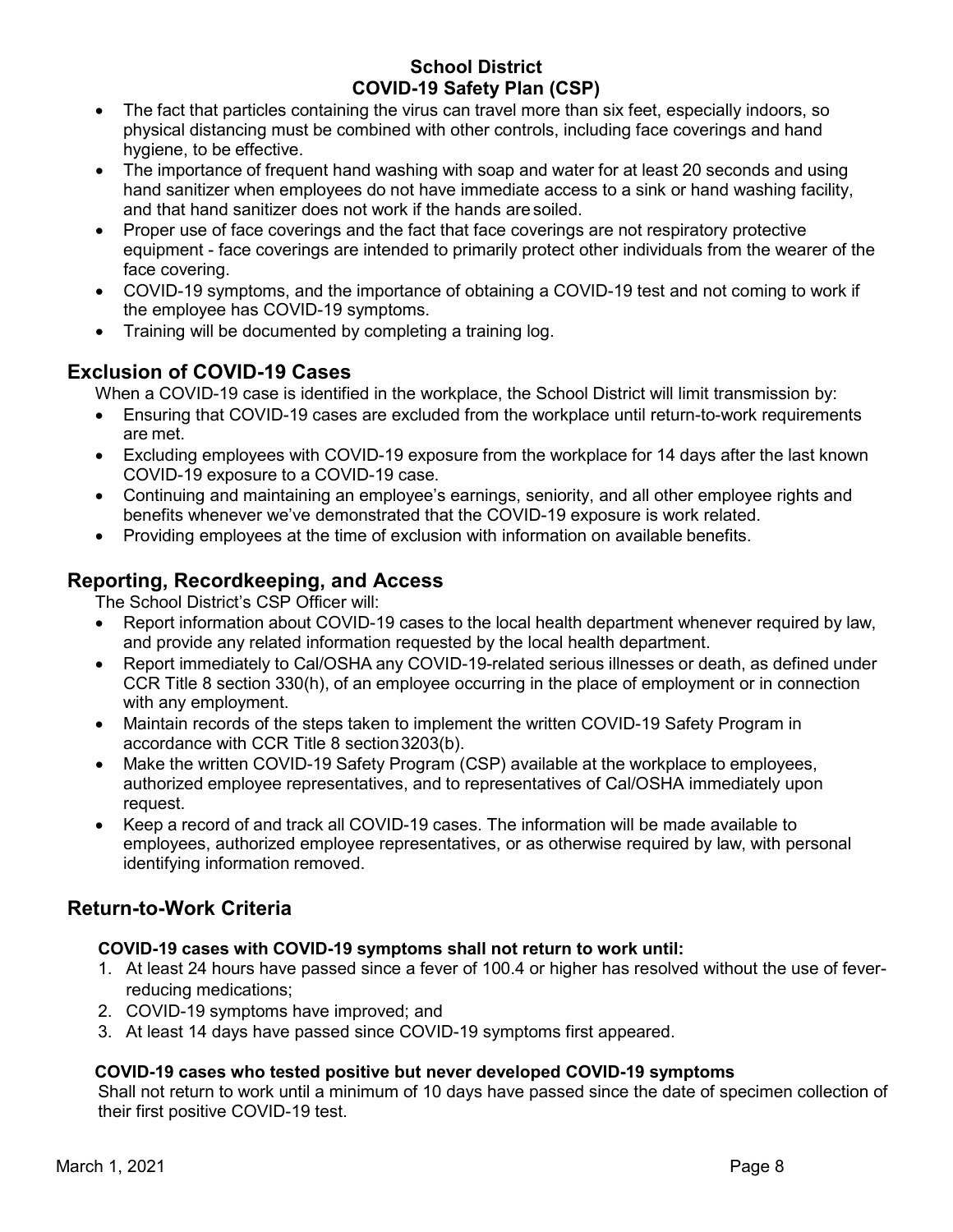#### **A negative COVID-19 test shall not be required for an employee to return to work.**

#### **If an order to isolate or quarantine an employee is issued by a local or state health official**

The employee shall not return to work until the period of isolation or quarantine is completed or the order is lifted. If no period was specified, then the period shall be:

- 10 days from the time the order to isolate was effective, or
- 14 days from the time the order to quarantine was effective.

## **Multiple COVID-19 Infections and COVID-19 Outbreaks**

If a school site or school district workplace is identified by a local health department as the location of a COVID-19 outbreak, this section of CSP will stay in effect until there are no new COVID-19 cases detected in the workplace for a 14-day period. The school site or school district will comply with isolation, quarantine, and testing processes as deemed necessary by county public health or by Cal/OSHA. Additionally:

## **COVID-19 Testing**

The School District will provide COVID-19 testing to all employees in our exposed workplace except for employees who were not present during the period of an outbreak identified by a local health department or the relevant 14-day period. COVID-19 testing will be provided at no cost to employees during employees' working hours.

- COVID-19 testing consists of the following:
	- All employees in the exposed workplace will be immediately tested and then tested again one week later. Negative COVID-19 test results of employees with COVID-19 exposure will not impact the duration of any quarantine period required by, or orders issued by, the local health department.
	- After the first two COVID-19 tests, the School District will continue to provide COVID-19 testing of employees who remain at the workplace at least once per week, or more frequently if recommended by the local health department, until there are no new COVID-19 cases detected in the workplace for a 14-day period.
	- We will provide additional testing when deemed necessary by Cal/OSHA.

#### **Exclusion of COVID-19 cases**

The School District will ensure COVID-19 cases and employees who had COVID-19 exposure are excluded from the workplace in accordance with the CSP Exclusion of COVID-19 Cases and Return to Work Criteria requirements, and local health officer orders, if applicable.

#### **Investigation of workplace COVID-19 illnesses**

The School District will immediately investigate and determine possible workplace-related factors that contributed to the COVID-19 outbreak in accordance with the CSP Investigating and Responding to COVID-19 Cases.

#### **COVID-19 investigation, review and hazard correction**

In addition to the CSP Identification and Evaluation of COVID-19 Hazards and Correction of COVID-19 Hazards, the School District will immediately perform a review of potentially relevant COVID-19 policies, procedures, and controls and implement changes as needed to prevent further spread of COVID-19.

The investigation and review will be documented and include:

- Investigation of new or unabated COVID-19 hazards including:
	- Leave policies and practices and whether employees are discouraged from remaining home when sick.
	- COVID-19 testing policies.
	- Insufficient outdoor air.